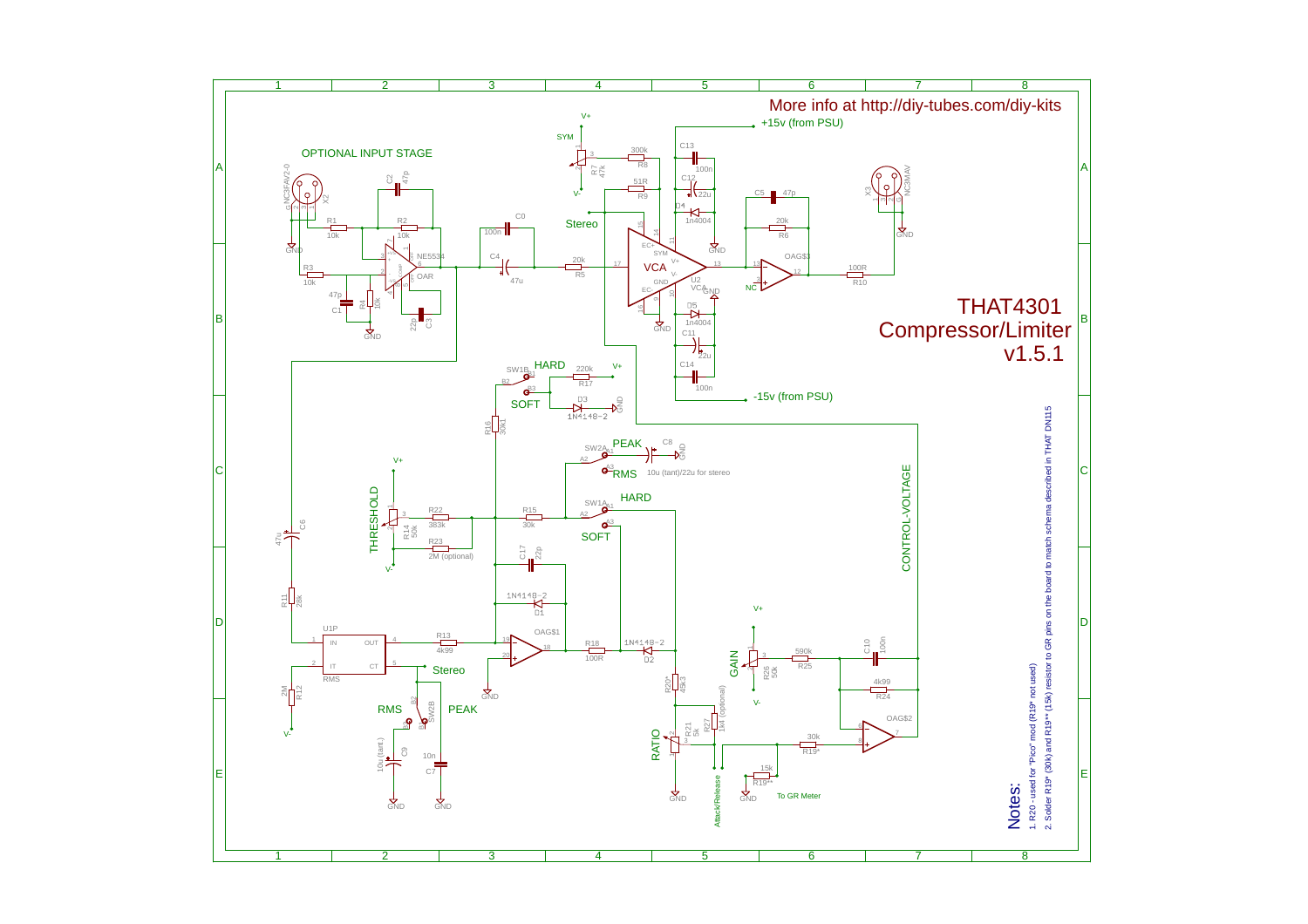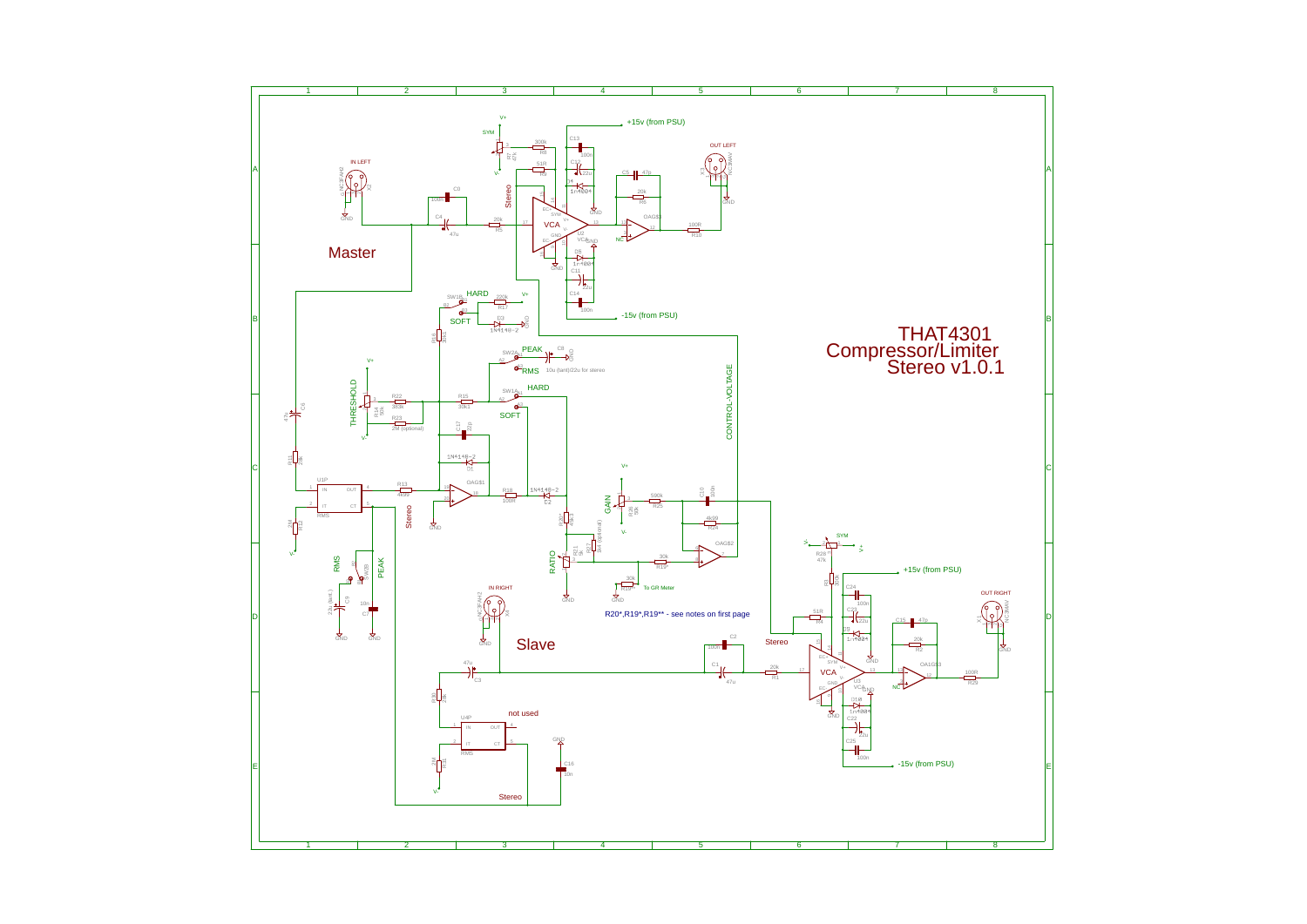

\*Hard/Soft interconnection fixed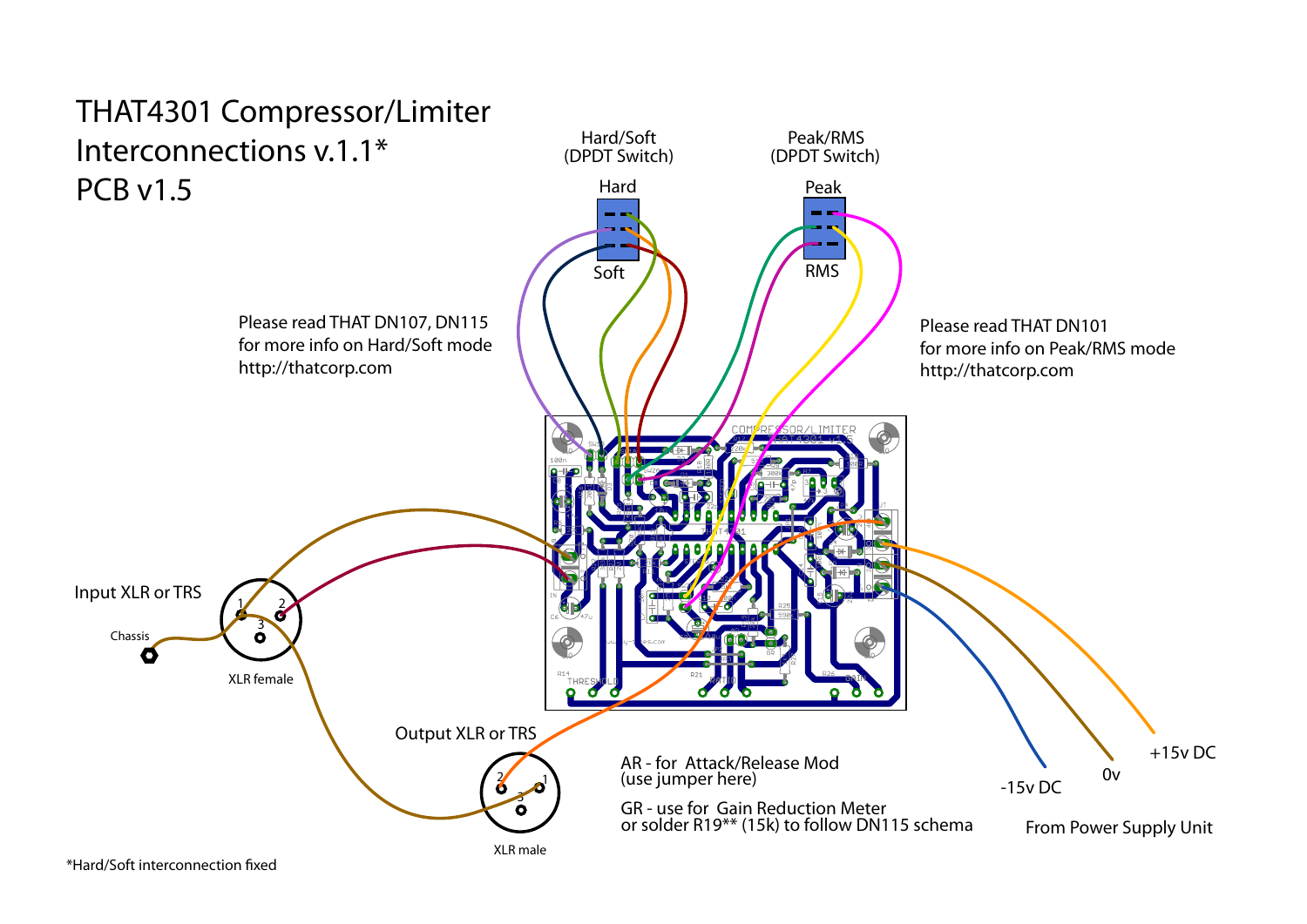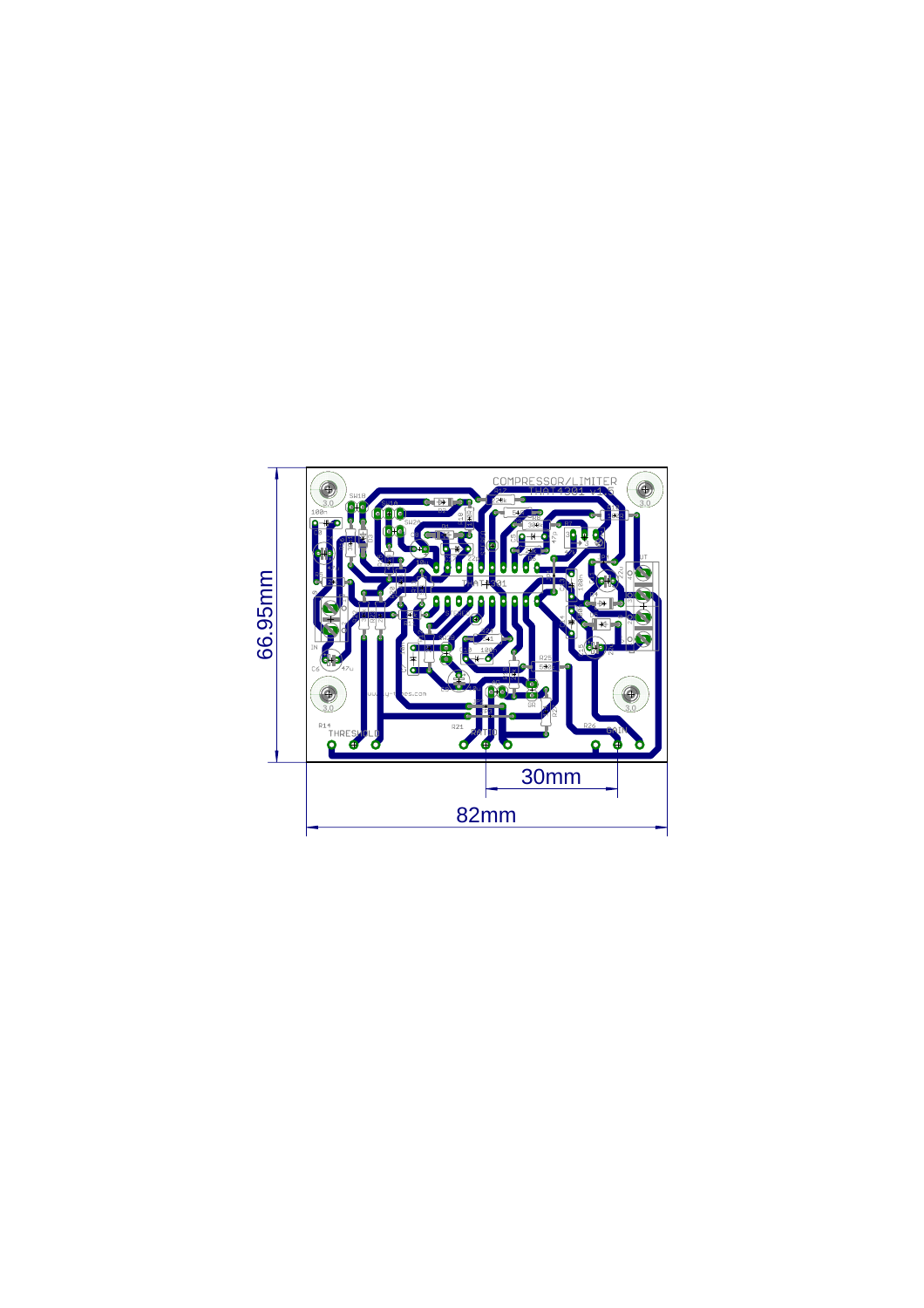